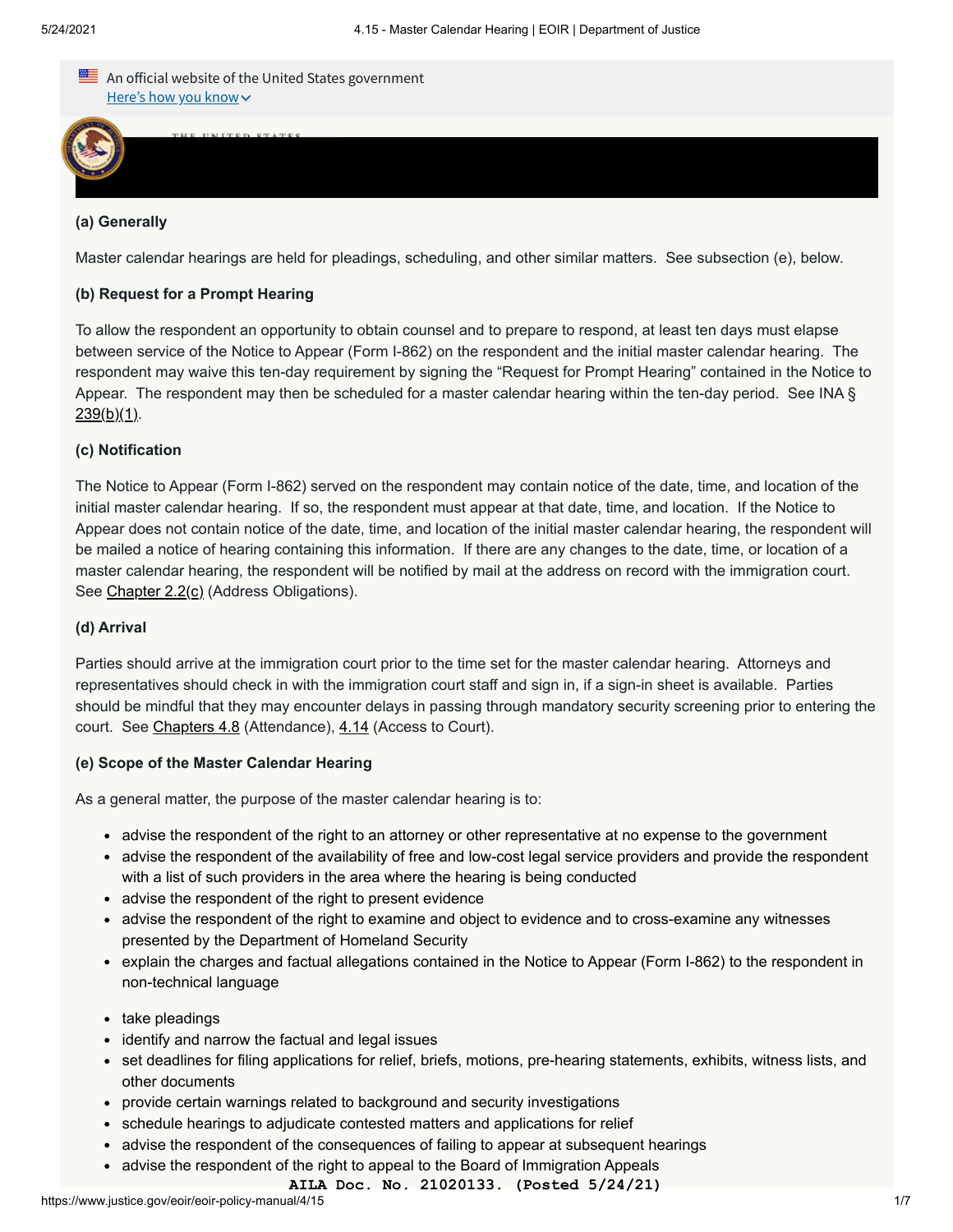See INA §§ [240\(b\)\(4\), 240\(b\)\(5\)](https://uscode.house.gov/view.xhtml?req=(title:8%20section:1229a%20edition:prelim)%20OR%20(granuleid:USC-prelim-title8-section1229a)&f=treesort&edition=prelim&num=0&jumpTo=true), 8 C.F.R. §§ [1240.10](https://www.ecfr.gov/cgi-bin/text-idx?SID=7a7af7d5619cd1aa5d09ddba13267fc1&mc=true&node=se8.1.1240_110&rgn=div8), [1240.15.](https://www.ecfr.gov/cgi-bin/retrieveECFR?gp=&SID=7a7af7d5619cd1aa5d09ddba13267fc1&mc=true&n=sp8.1.1240.a&r=SUBPART&ty=HTML#se8.1.1240_115)

## **(f) Opening of a Master Calendar Hearing**

The Immigration Judge turns on the recording equipment at the beginning of the master calendar hearing. The hearing is recorded except for off-the-record discussions. See [Chapter 4.10](https://www.justice.gov/eoir/eoir-policy-manual/4/10) (Record). On the record, the Immigration Judge identifies the type of proceeding being conducted (e.g., a removal proceeding); the respondent's name and alien registration number ("A number"); the date, time, and place of the proceeding; and the presence of the parties. The Immigration Judge also verifies the respondent's name, address, and telephone number. If the respondent's address or telephone number have changed, the respondent must submit an Alien's Change of Address Form (Form EOIR-33/IC).

If necessary, an interpreter is provided to an alien whose command of the English language is inadequate to fully understand and participate in the hearing. See [Chapter 4.11](https://www.justice.gov/eoir/eoir-policy-manual/4/11) (Interpreters), subsection (o), below. If necessary, the respondent is placed under oath.

## **(g) Pro Se Respondent**

If the respondent is unrepresented ("pro se") at a master calendar hearing, the Immigration Judge advises the respondent of his or her hearing rights and obligations, including the right to be represented at no expense to the government. In addition, the Immigration Judge ensures that the respondent has received a list of providers of free and low-cost legal services in the area where the hearing is being held. The respondent may waive the right to be represented and choose to proceed pro se. Alternatively, the respondent may request that the Immigration Judge continue the proceedings to another master calendar hearing to give the respondent an opportunity to obtain representation.

If the proceedings are continued but the respondent is not represented at the next master calendar hearing, the respondent will be expected to explain his or her efforts to obtain representation. The Immigration Judge may decide to proceed with pleadings at that hearing or to continue the matter again to allow the respondent to obtain representation. If the Immigration Judge decides to proceed with pleadings, he or she advises the respondent of any relief for which the respondent appears to be eligible. Even if the respondent is required to enter pleadings without representation, the respondent still has the right to obtain representation before the next hearing. See [Chapter 4.4](https://www.justice.gov/eoir/eoir-policy-manual/4/4) (Representation).

# **(h) Entry of Appearance**

If a respondent is represented, the representative should file any routinely submitted documents at the beginning of the master calendar hearing. The representative must also serve such documents on the opposing party. See [Chapter 3.2](https://www.justice.gov/eoir/eoir-policy-manual/3/2) (Service on the Opposing Party). Routinely-submitted documents include the Notice of Appearance (Form EOIR‑28) and the Alien's Change of Address Form (Form EOIR-33/IC). See [Chapters 2.1\(b\)](https://www.justice.gov/eoir/eoir-policy-manual/2/1) (Entering an Appearance), [2.2\(c\)](https://www.justice.gov/eoir/eoir-policy-manual/2/2) (Address Obligations),  $2.3(h)(2)$  (Address Obligations of Represented Aliens).

# **(i) Pleadings**

At the master calendar hearing, the parties should be prepared to plead as follows.

- **(1) Respondent** The respondent should be prepared:
- to concede or deny service of the Notice to Appear (Form I-862)
- to request or waive a formal reading of the Notice to Appear (Form I-862)
- to request or waive an explanation of the respondent's rights and obligations in removal proceedings
- to admit or deny the charges and factual allegations in the Notice to Appear (Form I-862)
- to designate or decline to designate a country of removal
- to state what applications(s) for relief from removal, if any, the respondent intends to file
- to identify and narrow the legal and factual issues
- to estimate (in hours) the amount of time needed to present the case at the individual calendar hearing
- to request a date on which to file the application(s) for relief, if any, with the immigration court
- to request an interpreter for the respondent and witnesses, if needed

#### **AILA Doc. No. 21020133. (Posted 5/24/21)**

https://www.justice.gov/eoir/eoir-policy-manual/4/15 2/7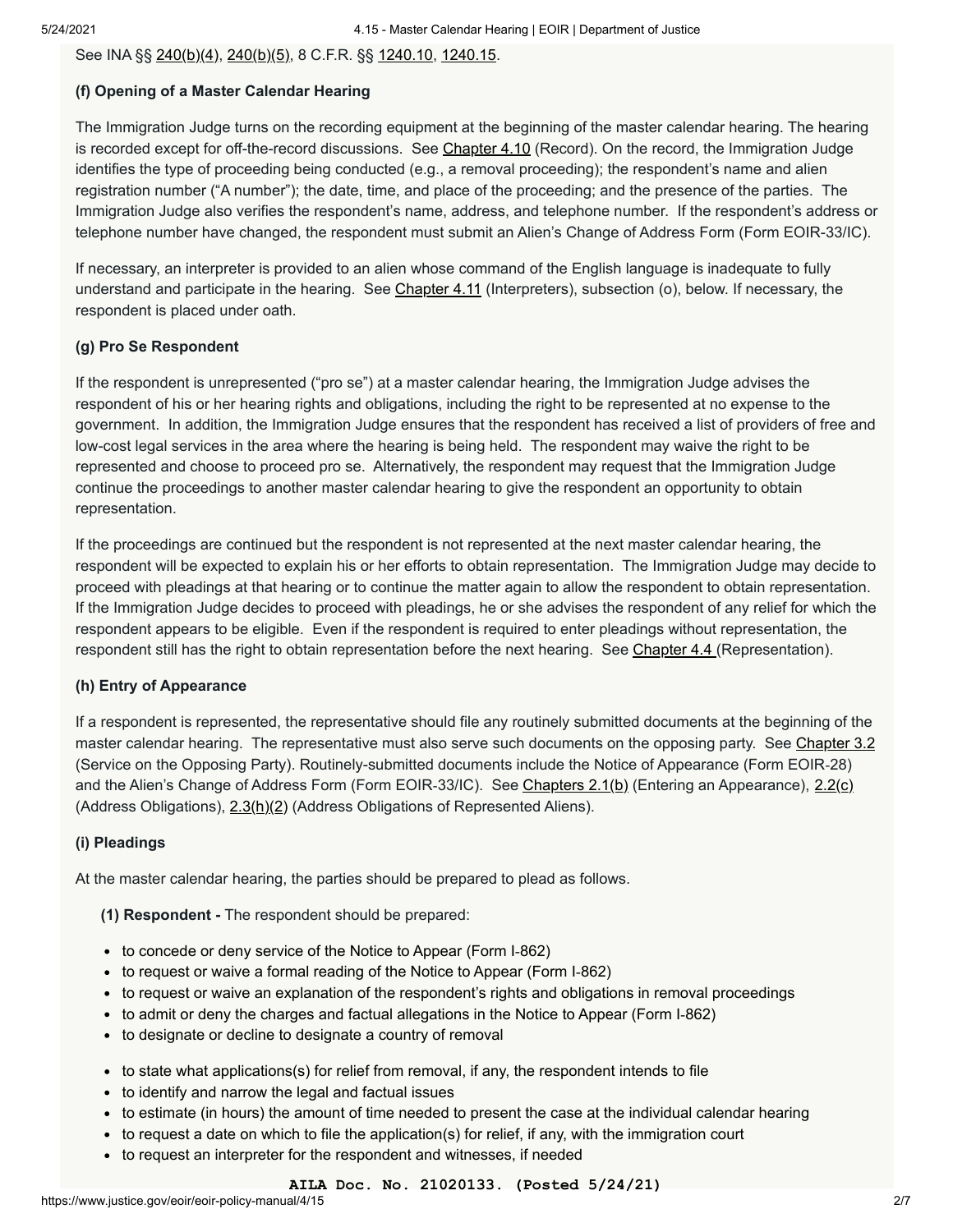5/24/2021 4.15 - Master Calendar Hearing | EOIR | Department of Justice

A sample oral pleading is included in [Appendix L](https://www.justice.gov/eoir/eoir-policy-manual/VIIII/L) (Sample Oral Pleading). To make the master calendar hearing process more expeditious and efficient, representatives are strongly encouraged to use this oral pleading format.

 **(2) Department of Homeland Security -** The DHS attorney should be prepared:

- to state DHS's position on all legal and factual issues, including eligibility for relief
- to designate a country of removal
- to file with the immigration court and serve on the opposing party all documents that support the charges and factual allegations in the Notice to Appear (Form I-862)
- to serve on the respondent the DHS biometrics instructions, if appropriate

## **(j) Written Pleadings**

In lieu of oral pleadings, the Immigration Judge may permit represented parties to file written pleadings, if the party concedes proper service of the Notice to Appear (Form I-862). See [Appendix K](https://www.justice.gov/eoir/eoir-policy-manual/VIIII/K) (Sample Written Pleading). The written pleadings must be signed by the respondent and the respondent's representative.

The written pleading should contain the following:

- a concession that the Notice to Appear (Form I-862) was properly served on the respondent
- a representation that the hearing rights set forth in 8 C.F.R.  $\S$  [1240.10](https://www.ecfr.gov/cgi-bin/text-idx?SID=7a7af7d5619cd1aa5d09ddba13267fc1&mc=true&node=se8.1.1240_110&rgn=div8) have been explained to the respondent
- a representation that the consequences of failing to appear in immigration court have been explained to the respondent
- an admission or denial of the factual allegations in the Notice to Appear (Form I-862)
- a concession or denial of the charge(s) in the Notice to Appear (Form I-862)
- a designation of, or refusal to designate, a country of removal
- an identification of the application(s) for relief from removal, if any, the respondent intends to file
- a representation that any application(s) for relief will be filed in accordance with the deadlines directed by the Immigration Judge, or, if the Immigration Judge has not directed a deadline, the deadlines contained in the EOIR Policy Manual
- an estimate of the number of hours required for the individual calendar hearing
- a request for an interpreter, if needed, that follows the guidelines in subsection (o), below
- if background and security investigations are required, a representation that:
- the respondent has been provided Department of Homeland Security (DHS) biometrics instructions
- the DHS biometrics instructions have been explained to the respondent
- the respondent will timely comply with the DHS biometrics instructions prior to the individual calendar hearing
- the consequences of failing to comply with the DHS biometrics instructions have been explained to the respondent
- a representation by the respondent that he or she:
- $\bullet$  understands the rights set forth in 8 C.F.R. § [1240.10](https://www.ecfr.gov/cgi-bin/text-idx?SID=7a7af7d5619cd1aa5d09ddba13267fc1&mc=true&node=se8.1.1240_110&rgn=div8) and waives a further explanation of those rights by the Immigration Judge
- if applying for asylum, understands the consequences under INA  $\S 208(d)(6)$  $\S 208(d)(6)$  of knowingly filing or making a frivolous asylum application
- understands the consequences of failing to appear in Immigration Court or for a scheduled departure
- understands the consequences of failing to comply with the DHS biometrics instructions
- knowingly and voluntarily waives the oral notice required by INA §  $240(b)(7)$  regarding limitations on discretionary relief following an in absentia removal order, or authorizes his or her representative to waive such notice
- understands the requirement in 8 C.F.R. § [1003.15\(d\)](https://www.ecfr.gov/cgi-bin/retrieveECFR?gp=&SID=acc63c1243f389a1c5813aeb713e1950&mc=true&n=pt8.1.1003&r=PART&ty=HTML#se8.1.1003_115) to file an Alien's Change of Address Form (Form EOIR-33/IC) with the Immigration Court within five (5) days of moving or changing a telephone number

Additional matters may be included in the written pleading when appropriate. For example, the party may need to provide more specific information in connection with a request for an interpreter. See subsection (p), below.

# **(k) Background Checks and Security Investigations**

**AILA Doc. No. 21020133. (Posted 5/24/21)**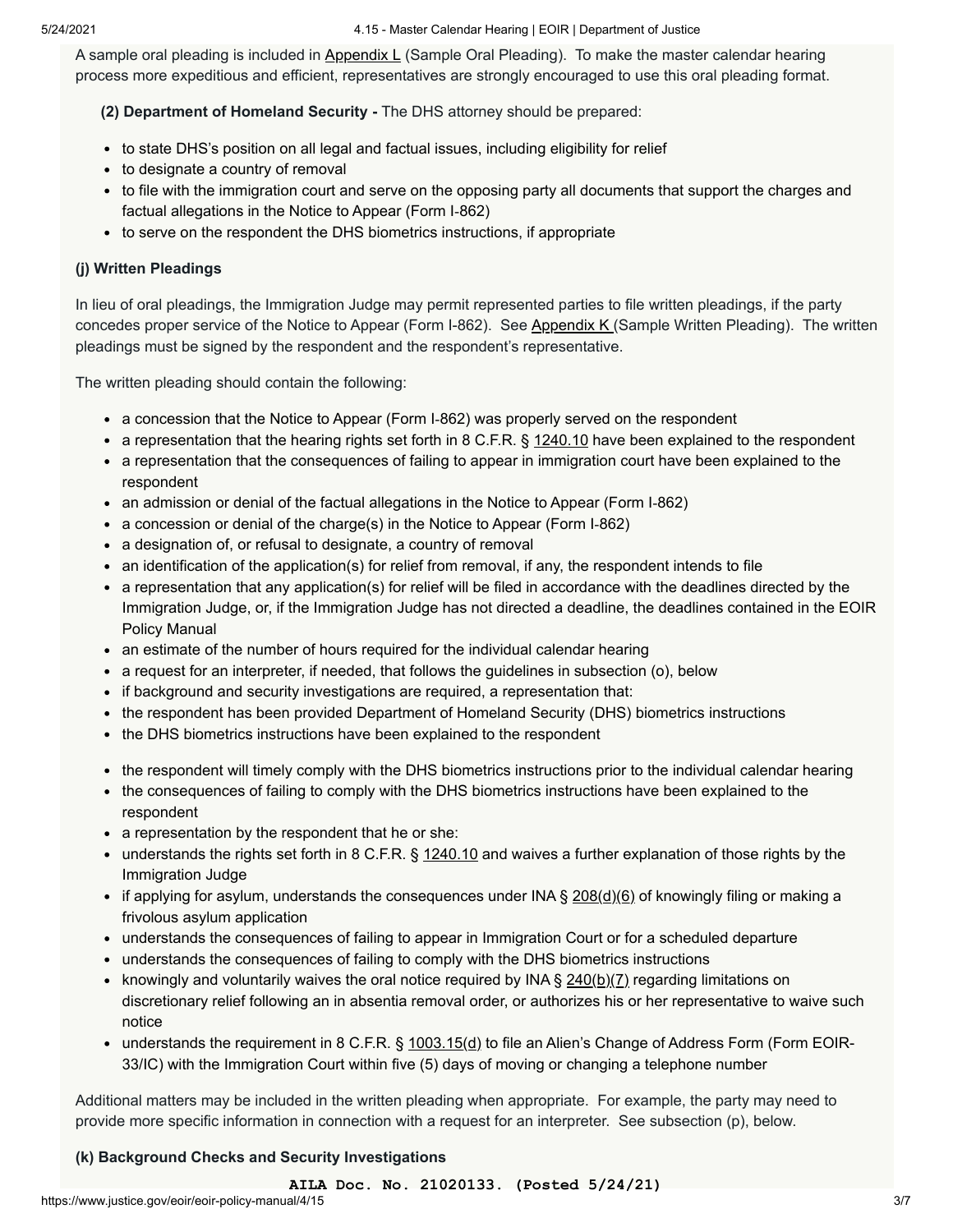#### 5/24/2021 4.15 - Master Calendar Hearing | EOIR | Department of Justice

For certain applications for relief from removal, the Department of Homeland Security (DHS) is required to complete background and security investigations. See 8 C.F.R. § 1003.47; OPPM 05-03, Background and Security Investigations in Proceedings before Immigration Judges and the Board of Immigration Appeals (Mar. 28, 2005). For non-covered relief, such investigations are not required but may warrant a discretionary grant of a continuance for DHS to complete the investigations. See 8 C.F.R § 1003.47(i)–(k). Questions regarding background checks and security investigations should be addressed to DHS.

 **(1) Non-detained cases -** If a non-detained respondent seeks relief requiring background and security investigations, the DHS attorney provides the respondent with the DHS biometrics instructions. The respondent is expected to promptly comply with the DHS biometrics instructions by the deadlines set by the Immigration Judge. Failure to timely comply with these instructions will result in the application for relief not being considered unless the applicant demonstrates that such failure was the result of good cause. 8 C.F.R.  $\S$  [1003.47\(d\)](https://www.ecfr.gov/cgi-bin/retrieveECFR?gp=&SID=acc63c1243f389a1c5813aeb713e1950&mc=true&n=pt8.1.1003&r=PART&ty=HTML#se8.1.1003_147).

 The Immigration Judge must, on the record, inform the respondent (1) that DHS has provided her with a biometrics instruction form; (2) of the date she must comply with those instructions; and (3) that failure to comply with those instructions or later provide biometric or other biographical information to DHS, without good cause, will constitute abandonment of the application for relief and an order will be entered dismissing the application. OPPM 05–03, [Background and Security Investigations in Proceedings before Immigration Judges and the Board of Immigration](https://www.justice.gov/sites/default/files/eoir/legacy/2005/04/12/05-03.pdf) Appeals (Mar. 28, 2005).

In all cases in which the respondent is represented, the representative should ensure that the respondent understands the DHS biometrics instructions and the consequences of failing to timely comply with the instructions.

 **(2) Detained cases -** If background and security investigations are required for detained respondents, DHS is responsible for timely fingerprinting the respondent and obtaining all necessary information. See 8 C.F.R. § [1003.47\(d\).](https://www.ecfr.gov/cgi-bin/retrieveECFR?gp=&SID=acc63c1243f389a1c5813aeb713e1950&mc=true&n=pt8.1.1003&r=PART&ty=HTML#se8.1.1003_147)

## **(l) Asylum Clock**

The immigration court operates an asylum adjudications clock which measures the length of time an asylum application has been pending for each asylum applicant in removal proceedings. The asylum clock is an administrative function that tracks the number of days elapsed since the application was filed, not including any delays requested or caused by the applicant and ending with the final administrative adjudication of the application. This period also does not include administrative appeal or remand.

Where a respondent has applied for asylum, the Immigration Judge determines during the master calendar hearing whether the case is an expedited asylum case. If so, the Immigration Judge asks on the record whether the applicant wants an "expedited asylum hearing date," meaning an asylum hearing scheduled for completion within 180 days of the filing. If the case is being adjourned for an alien-related reason, the asylum clock will stop until the next hearing.

Certain asylum applicants are eligible to receive employment authorization from the Department of Homeland Security (DHS) 180 days after the application is filed, not including delays in the proceedings caused by the applicant. To facilitate DHS's adjudication of employment authorization applications, the Executive Office for Immigration Review [\(EOIR\) provides DHS with access to its asylum adjudications clock for cases pending before EOIR. See INA §§ 208\(d\)](https://uscode.house.gov/view.xhtml?req=(title:8%20section:1158%20edition:prelim)%20OR%20(granuleid:USC-prelim-title8-section1158)&f=treesort&edition=prelim&num=0&jumpTo=true)  $(2)$ ,  $208(d)(5)(A)(iii)$ ; 8 C.F.R. § [1208.7](https://www.ecfr.gov/cgi-bin/text-idx?SID=05d0d813cf1f41adad6bff9df624a1a2&mc=true&node=se8.1.1208_17&rgn=div8).

#### **(m) Waivers of Appearances**

Respondents and representatives must appear at all master calendar hearings unless the Immigration Judge has granted a waiver of appearance for that hearing. Waivers of appearances for master calendar hearings are described in subsections (1) and (2), below. Respondents and representatives requesting waivers of appearances should note the limitations on waivers of appearances described in subsection (3), below.

Representatives should note that a motion for a waiver of a representative's appearance is distinct from a representative's motion for a telephonic appearance. Motions for telephonic appearances are described in subsection (n), below.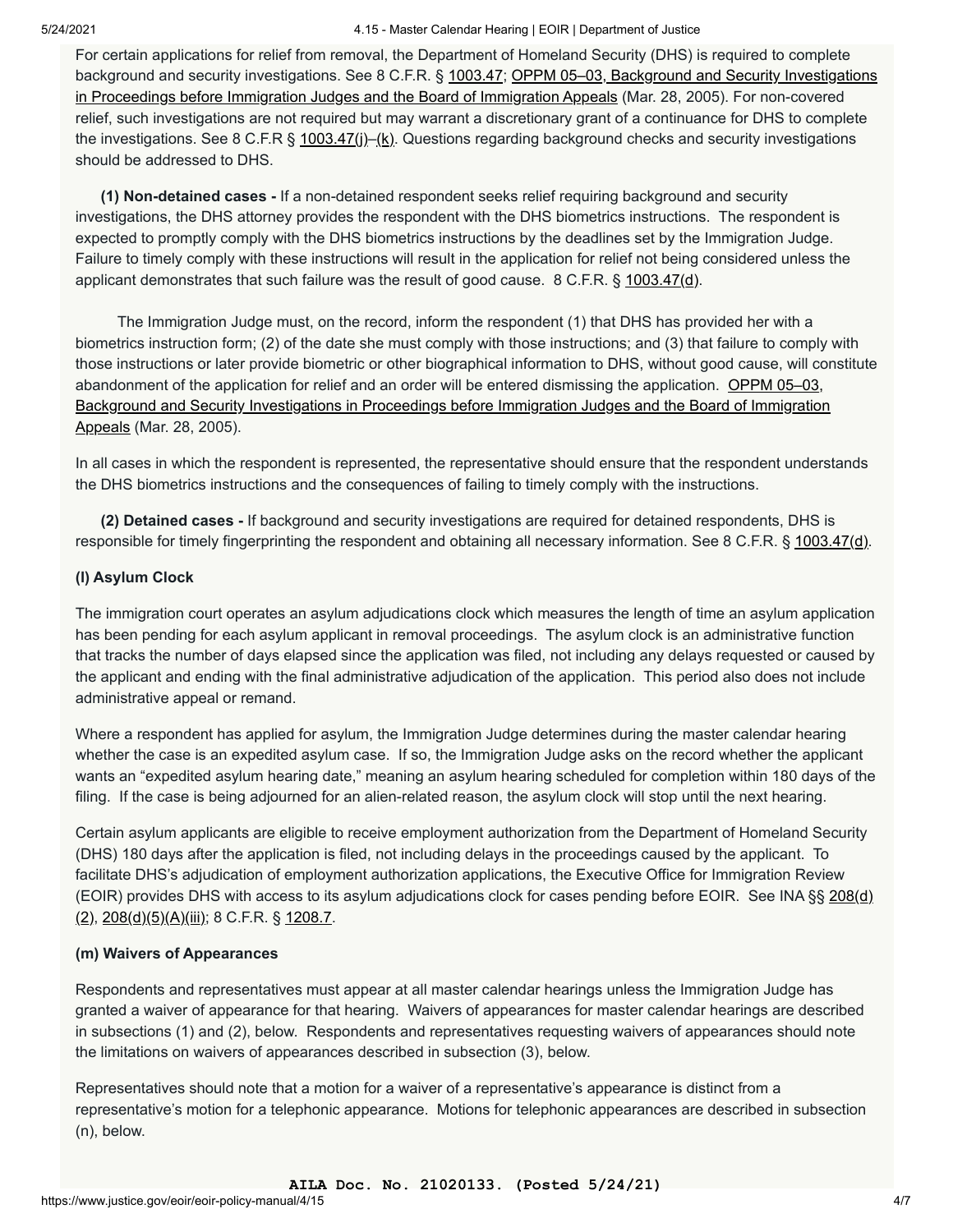**(1) Waiver of representative's appearance -** A representative's appearance at a master calendar hearing may be waived only by written motion filed in conjunction with written pleadings. See subsection (j), above. The written motion should be filed with a cover page labeled "MOTION TO WAIVE REPRESENTATIVE's APPEARANCE" and comply with the deadlines and requirements for filing. See [Chapter 3](https://www.justice.gov/eoir/eoir-policy-manual/3) (Filing with the Immigration Court), [Appendix E](https://www.justice.gov/eoir/eoir-policy-manual/VIIII/e) (Sample Cover Pages). The motion should state the date and time of the master calendar hearing and explain the reason(s) for requesting a waiver of the representative's appearance.

 **(2) Waiver of respondent's appearance -** A respondent's appearance at a master calendar hearing may be waived by oral or written motion. See 8 C.F.R.  $\S$  [1003.25\(a\).](https://www.ecfr.gov/cgi-bin/retrieveECFR?gp=&SID=acc63c1243f389a1c5813aeb713e1950&mc=true&n=pt8.1.1003&r=PART&ty=HTML#se8.1.1003_125) If in writing, the motion should be filed with a cover page labeled "MOTION TO WAIVE RESPONDENT's APPEARANCE" and comply with the deadlines and requirements for filing. See [Chapter 3](https://intranet.eoir.usdoj.gov/node/1404311) (Filing with the Immigration Court), Appendix  $E$  (Sample Cover Pages). The motion should state the date and time of the master calendar hearing and explain the reason(s) for requesting a waiver of the respondent's appearance.

## **(3) Limitations on waivers of appearances**

 **(A) Waivers granted separately -** A waiver of a representative's appearance at a master calendar hearing does not constitute a waiver of the respondent's appearance. A waiver of a respondent's appearance at a master calendar hearing does not constitute a waiver of the representative's appearance.

 **(B) Pending motion -** The mere filing of a motion to waive the appearance of a representative or respondent at a master calendar hearing does not excuse the appearance of the representative or respondent at that hearing. Therefore, the representative or respondent must appear in person unless the motion has been granted.

 **(C) Future hearings -** A waiver of the appearance of a representative or respondent at a master calendar hearing does not constitute a waiver of the appearance of the representative or respondent at any future hearing.

## **(n) Telephonic Appearances**

In certain instances, respondents and representatives may appear by telephone at some master calendar hearings at the

Immigration Judge's discretion. For more information, parties should contact the immigration court.

An appearance by telephone may be requested by written or oral motion. If in writing, the motion should be filed with a cover page labeled "MOTION TO PERMIT TELEPHONIC APPEARANCE" and comply with the deadlines and requirements for filing. See [Chapter 3](https://www.justice.gov/eoir/eoir-policy-manual/3) (Filing with the Immigration Court), [Appendix E](https://www.justice.gov/eoir/eoir-policy-manual/VIIII/e) (Sample Cover Pages). The motion should state the date and time of the master calendar hearing and explain the reason(s) for requesting a telephonic appearance. In addition, the motion should state the telephone number of the representative or respondent.

Parties requesting an appearance by telephone should note the guidelines in subsections (1) through (5), below.

 **(1) Representative's telephonic appearance is not a waiver of respondent's appearance -** Permission for a representative to appear by telephone at a master calendar hearing does not constitute a waiver of the respondent's appearance at that hearing. A request for a waiver of a respondent's appearance at a master calendar hearing must comply with the guidelines in subsection (m), above.

 **(2) Availability -** A representative or respondent appearing by telephone must be available during the entire master calendar hearing.

 **(3) Cellular telephones -** Unless expressly permitted by the Immigration Judge, cellular telephones should not be used for telephonic appearances.

 **(4) Pending motion -** The mere filing of a motion to permit a representative or respondent to appear by telephone at a master calendar hearing does not excuse the appearance in person at that hearing by the representative or respondent. Therefore, the representative or respondent must appear in person unless the motion has been granted.

**AILA Doc. No. 21020133. (Posted 5/24/21)**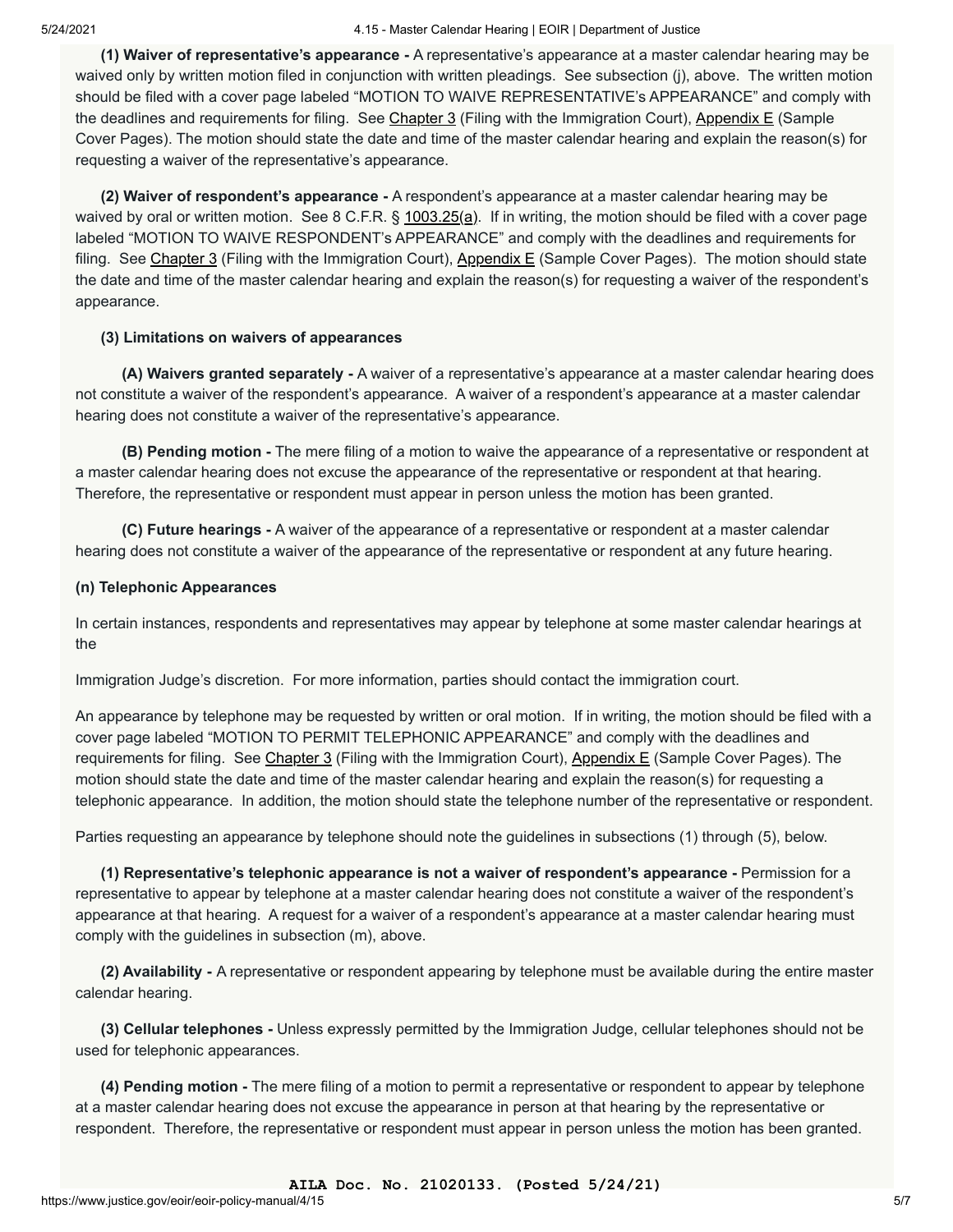**(5) Future hearings -** Permission for a representative or respondent to appear by telephone at a master calendar hearing does not constitute permission for the representative or respondent to appear by telephone at any future hearing.

#### **(o) Other Requests**

In preparation for an upcoming individual calendar hearing, the following requests may be made at the master calendar hearing or afterwards, as described below.

 **(1) Interpreters -** If a party anticipates that an interpreter will be needed at the individual calendar hearing, the party should request an interpreter, either by oral motion at a master calendar hearing, by written motion, or in a written pleading. Parties are strongly encouraged to submit requests for interpreters at the master calendar hearing rather than following the hearing. A written motion to request an interpreter should be filed with a cover page labeled "MOTION TO REQUEST AN INTERPRETER," and comply with the deadlines and requirements for filing. See [Chapter 3](https://www.justice.gov/eoir/eoir-policy-manual/3) (Filing with the Immigration Court), [Appendix E](https://intranet.eoir.usdoj.gov/node/1408946) (Sample Cover Pages).

A request for an interpreter, whether made by oral motion, by written motion, or in a written pleading, should contain the following information:

- the name of the language requested, including any variations in spelling
- the specific dialect of the language, if applicable
- the geographical locations where such dialect is spoken, if applicable
- the identification of any other languages in which the respondent or witness is fluent
- any other appropriate information necessary for the selection of an interpreter

 **(2) Video testimony -** In certain instances, witnesses may testify by video at the individual calendar hearing, at the Immigration Judge's discretion. Video testimony may be requested only by written motion. For more information, parties should contact the immigration court.

A written motion to request video testimony should be filed with a cover page labeled "MOTION TO PRESENT VIDEO TESTIMONY," and comply with the deadlines and requirements for filing. See [Chapter 3](https://www.justice.gov/eoir/eoir-policy-manual/3) (Filing with the Immigration Court), [Appendix E](https://www.justice.gov/eoir/eoir-policy-manual/VIIII/e) (Sample Cover Pages). A motion to present video testimony must include an explanation of why the witness cannot appear in person. In addition, parties wishing to present video testimony must comply with the requirements for witness lists. See Chapter  $3.3(q)$  (Witness lists).

If video testimony is permitted, the Immigration Judge specifies the time and manner under which the testimony is taken.

 **(3) Telephonic testimony -** In certain instances, witnesses may testify by telephone, at the Immigration Judge's discretion. If a party wishes to have witnesses testify by telephone at the individual calendar hearing, this may be requested by oral motion at the master calendar hearing or by written motion. If telephonic testimony is permitted, the court specifies the time and manner under which the testimony is taken. For more information, parties should contact the immigration court.

A written motion to request telephonic testimony should be filed with a cover page labeled "MOTION TO PRESENT TELEPHONIC TESTIMONY," and comply with the deadlines and requirements for filing. See [Chapter 3](https://www.justice.gov/eoir/eoir-policy-manual/3) (Filing with the Immigration Court), [Appendix E](https://www.justice.gov/eoir/eoir-policy-manual/VIIII/e) (Sample Cover Pages). In addition, parties wishing to present telephonic testimony must comply with the requirements for witness lists. See [Chapter 3.3\(g\)](https://www.justice.gov/eoir/eoir-policy-manual/3/3) (Witness lists).

 **(A) Contents -** An oral or written motion to permit telephonic testimony must include:

- an explanation of why the witness cannot appear in person
- the witness's telephone number and the location from which the witness will testify

 **(B) Availability -** A witness appearing by telephone must be available to testify at any time during the course of the individual calendar hearing.

**AILA Doc. No. 21020133. (Posted 5/24/21)**